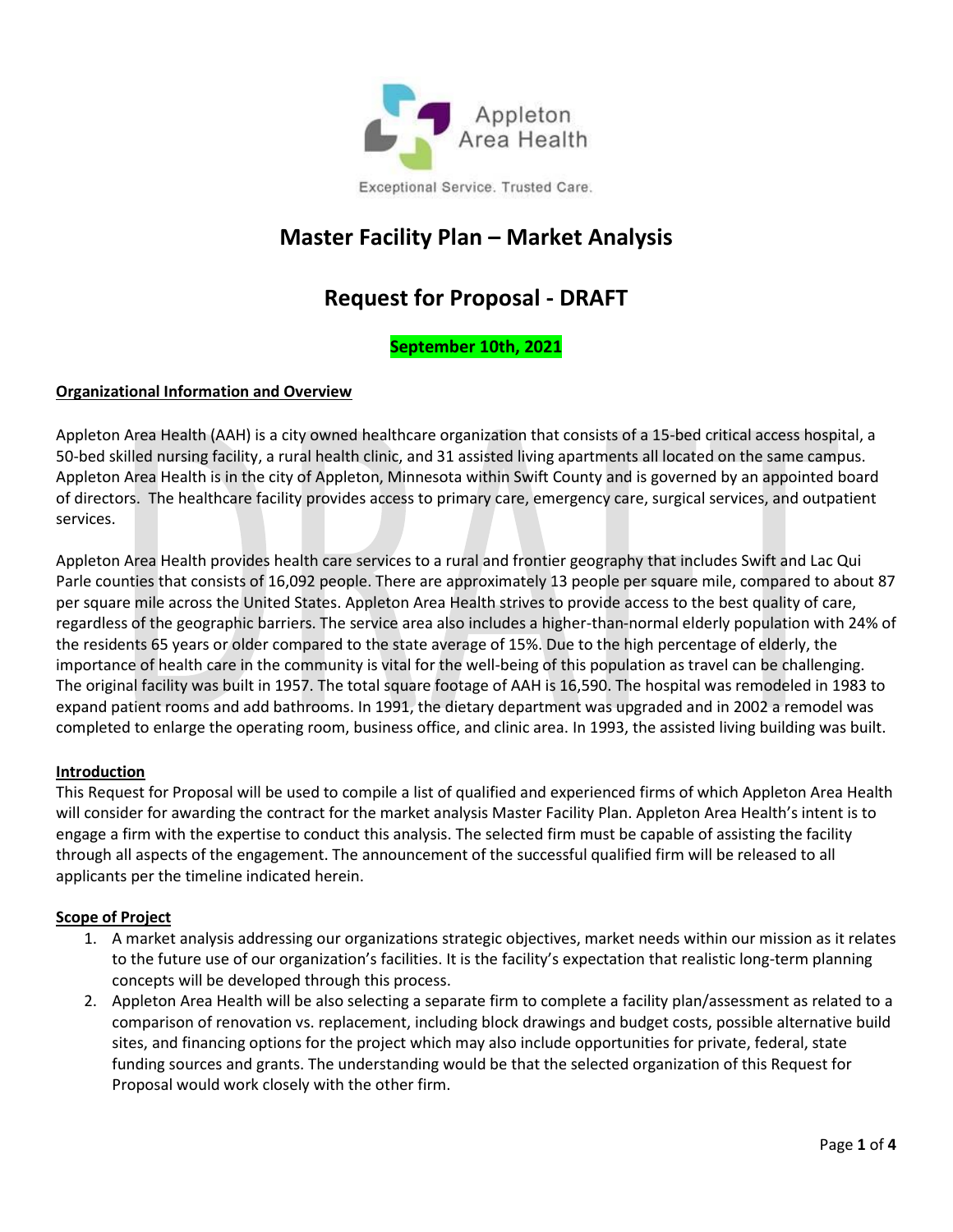#### **Requested Scope of Services**

- 1. The Planner will provide a market analysis. It is expected that the planning team will embrace the strategic direction of the hospital and be fully acquainted with its situation and operational strategies.
- 2. The Planner is expected to organize the project so that it functions smoothly, achieves its objectives, and meets the hospital's expectations. The Planner will provide leadership to a steering committee that will act as the oversight and review body to provide input throughout this engagement.

#### **The Master Facility Plan – Market Analysis would include, but is not limited to, the following:**

- 1. High Level Financial Affordability/Debt Capacity
- 2. Existing State Assessment
- 3. Market Demand Analysis
- 4. Volume and Capacity Analysis
- 5. Macro Space Requirements
- 6. Implementation Plan / Timetable

**Proposal Outline** – The following requested criteria will be used to evaluate your eligibility as a project firm.

- 1. Corporate Organization Overview and Qualifications Provide a company profile that describes and highlights your firm including:
	- A. History of business.
	- B. Organization's philosophy.
	- C. Healthcare experience and qualifications for this project include a complete list of current and recently completed (past five years) hospital/care center related analysis.
	- D. At least five references of health care Facility Master Plan projects. (Minnesota projects are preferred)
	- E. Unique Organizational Characteristics Discuss any characteristics of your organization not listed above which should be considered in evaluating your organization's qualifications to complete the project.
- 2. Company's Scope of Services
	- A. Describe the approach your firm will pursue to accomplish all aspects of the project as identified in the Scope of Services.
	- B. Explain the method and frequency of work monitoring and controls relative to the schedule.
	- C. Demonstrate ability to provide creative and innovative solutions to challenges faced by healthcare providers.
	- D. Healthcare is and will continue to change rapidly. Facilities planned for today can be outdated tomorrow. How will you help Appleton Area Health ensure that its facilities remain relevant in the face of change?
- 3. Company's Approach to Project
	- A. Demonstrate how your company will engage leadership in processes to attain support of an acceptable market analysis.
- 4. Project Leadership and Team experience
	- A. Provide resumes / credentials of the proposed project team. Indicate the role and responsibility of everyone. Provide preferred method of communication for each.
- 5. Communication, coordination, control, and scheduling of other consultants / contractors / associates
	- A. How do you ensure that information flows freely as needed from one consultant to others?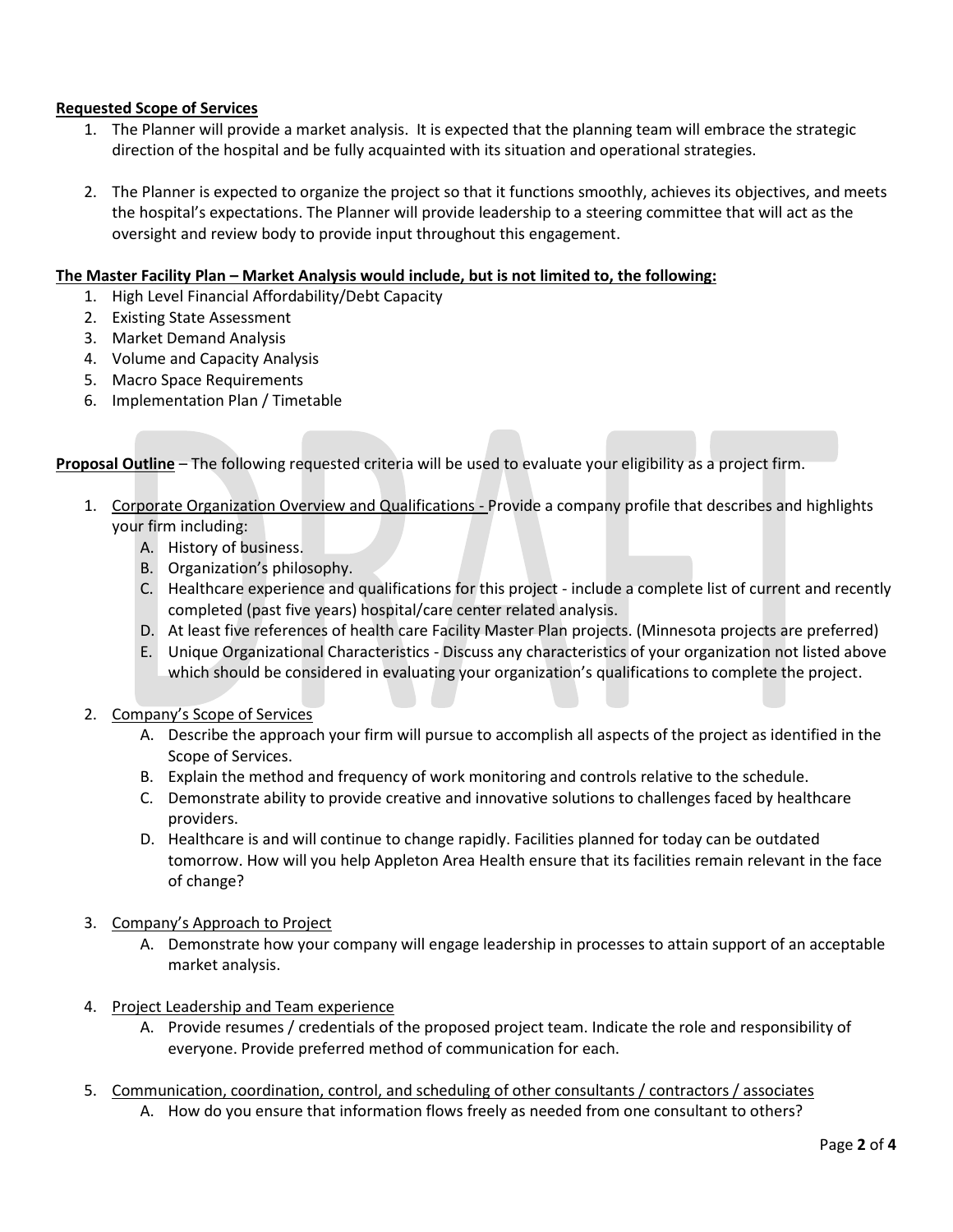- B. How do you track relevant information; control design-related issues on an ongoing basis so they are not lost or forgotten and are kept relevant? (i.e., open/closed/resolved/completed)
- C. Communication or movement of information across organizations, architect to design to consultant, is very important and critical to expedite the completion of the project. It is also crucial for well-designed plan documents. Describe how this process is managed in your company to ensure timely provision of information from one party to another?
- D. What tools, protocols, or techniques do you apply in the management of other consultants?
- 6. Professional Fees
	- A. Fee proposal may be detailed, but must include a lump sum fee. Include the fee payment schedule.
	- B. Describe your company's billing policies including hourly rates, expenses, and billing cycle.
	- C. For expenses defined as "reimbursed at cost," please define what your firm considers reimbursable expenses.
	- D. Indicate the time frame required to complete the project.
	- E. Provide a copy of the proposed engagement agreement.

#### **Questions regarding this RFP contact**

• All questions by candidates are to be directed to the Appleton Area Health's Chief Financial Officer and the answers will be shared with all proponents. Email is preferred method for this activity.

Jake Redepenning Chief Financial Officer 320-289-8514 jredepenning@aah-mn.org

#### **Submission of Proposals**

- All proprietary information provided to you and such information submitted by you during this selection process shall be considered confidential and treated accordingly.
- Please keep your RFP direct and concise. Be as detailed in your responses to questions as is necessary to clearly convey your intent. Please keep in mind that those reviewing your submittal will not be engineers, architects, or planning consultants so keep the industrial jargon and abbreviations to a minimum. Glossy, voluminous marketing and promotional material will not be considered for review.
- Structure your response by stating the question asked followed by your response. Answer all questions in the RFP. If you do not have an answer to a question state "No Response". If a question does not apply to you or your firm, please indicate "Not Applicable".
- You may request the word document form of the RFP for your file to accommodate each in compilation of your proposal response.
- You must submit your response to this RFP to the CFO of Appleton Area Health, at the address noted no later than **November 10th, 2021, 5:00 p.m. CST.**
- It is intended to conclude and award no later than 30 days following the final interviews.
- The facility reserves the right to request additional information or for certain candidates to attend an interview.
- Two separate submissions shall be submitted, one with the sealed cost proposal (by mail) and one with the remainder of the proposal (mail or email).
- The CFO will contact/reply to you confirming receipt of your proposal.
- The facility reserves the right to reject all proposals.